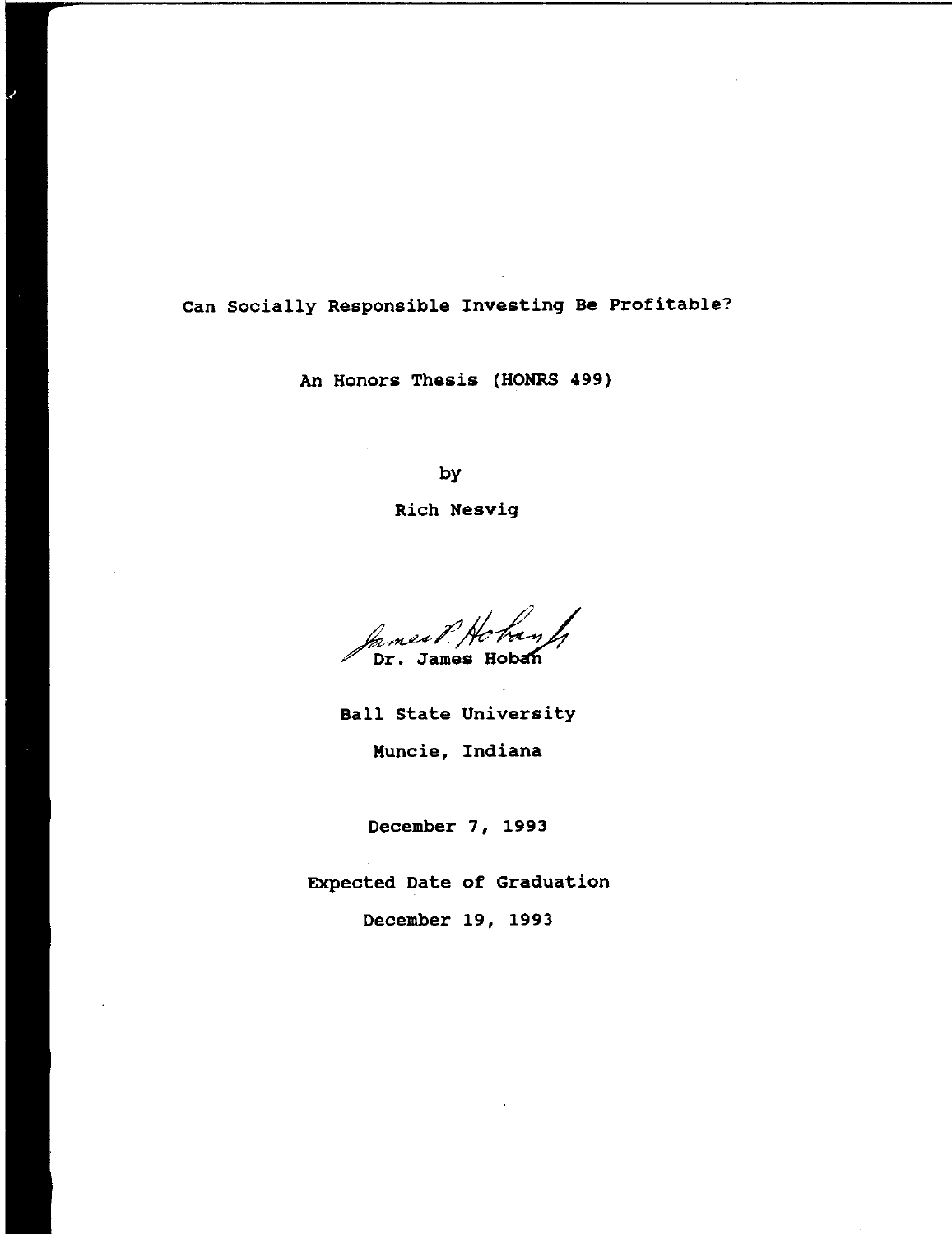

### **ABSTRACT OF THESIS**

I !

> The purpose of this paper is to inform the reader about the many different aspects to socially responsible investing. This paper will explain many things regarding socially responsible investing including: what it is, who benefits, the options of responsible investing, and a comparison between normal investments and socially responsible ones. After reading this paper, the reader should have a much better understanding of socially responsible investing.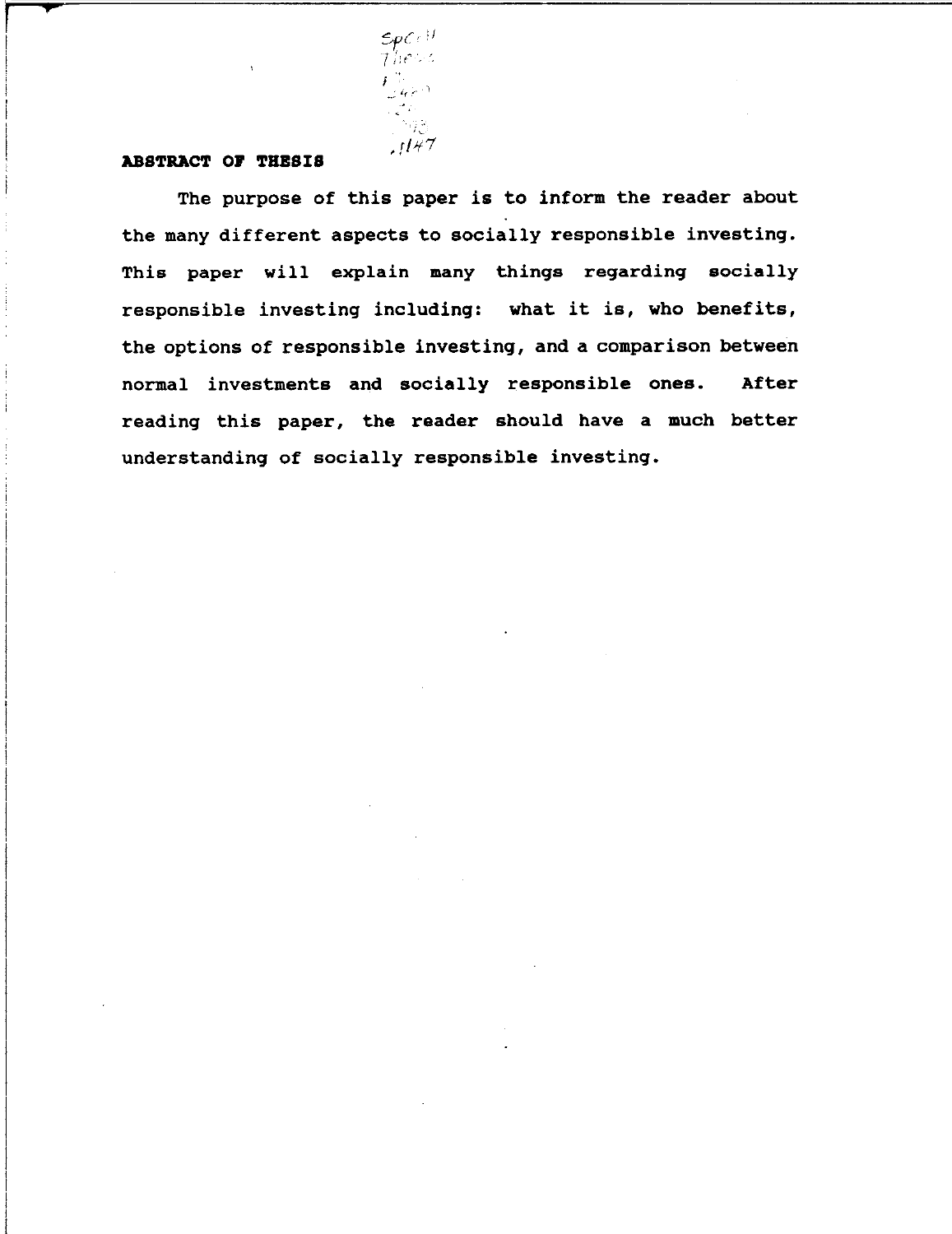## **INTRODUCTION**

**..** 

The socially responsible investing movement began in the 1960s with the civil Rights movement, consumer movement, Vietnam War, and the beginning of environmentalism. Charles E. Wilson, former CEO of GM, once said that what was good for the country was good for General Motors, and vice versa. He was right, but it seems that it took a long time for him to be heard. If companies listened to their owners, would they not be in a better position then they are now? The 1960s were a troubled time when many changes occurred to the country. Socially responsible investing arose from this time of changes. People were changing their views on corporate America. This is the basis of modern socially responsibly investing. Investors tried to get corporate America to do what was right for the world not just the bottom line.

Socially responsible investing has increased dramatically from \$350 million in 1987. Today, institutional investors in "twenty-two states, fifty cities, and seventy universities, in addition to the religious and labor coalitions, now total \$625 billion of assets and invest them according to socially defined parameters" (Labadia 32). It is easy to see that investors of the social type control a large sum of money. With this being the case, it is important for corporations to yield to some demands of the socially responsible investor. Companies must look at the costs of doing what is best socially. Practically, a company cannot stay in business to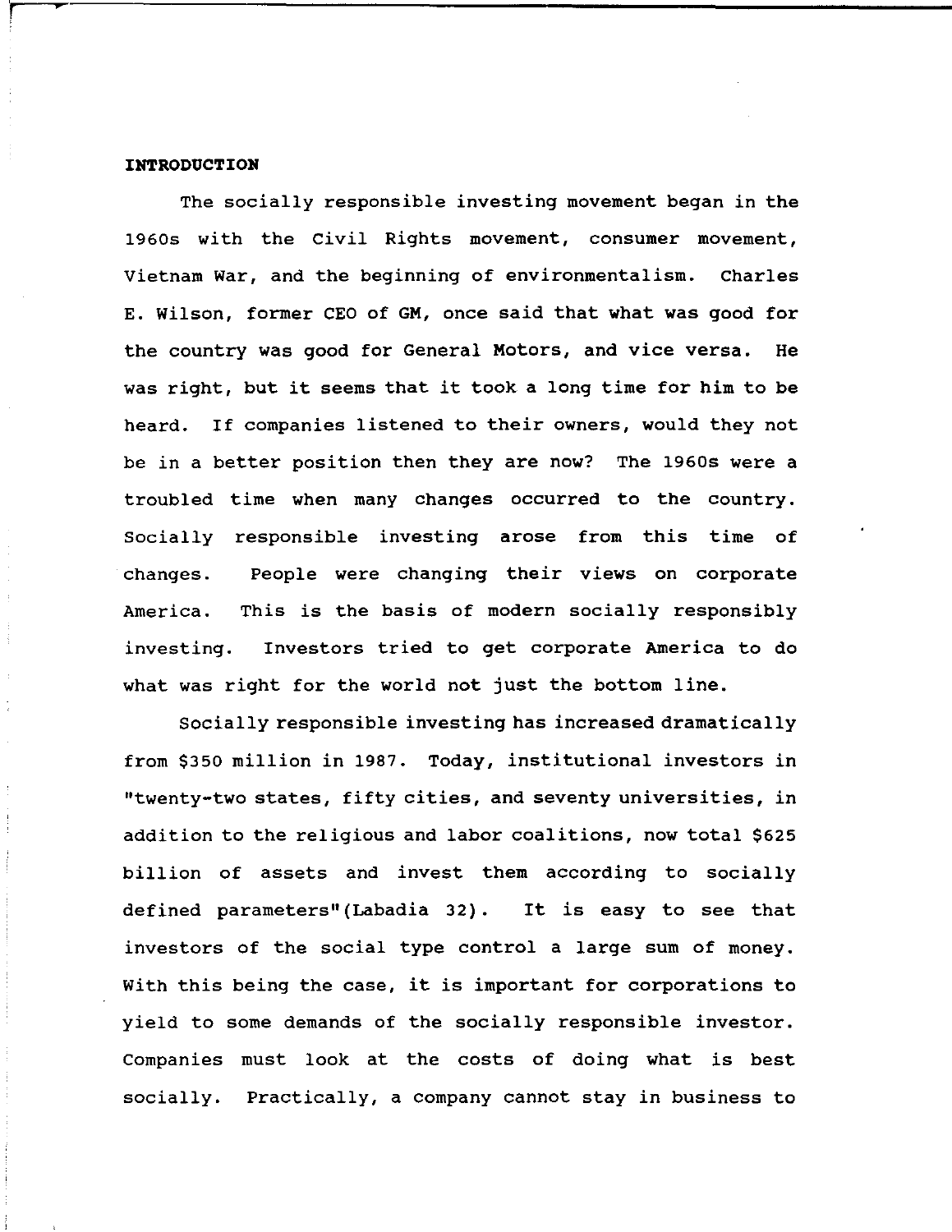do just what is good for everyone, but they should try as much as is economically possible. Every company is forced to weigh what is best for them against what is best for the world. Many critics will try to point out that corporations are created for the sole purpose of making money for their shareholders. As is now being seen, this is not totally true. A balance is necessary for all companies that want to succeed in today's economy.

#### **INDIVIDUAL INVESTOR**

**..** 

There are a lot of individuals who believe that in order to make money through investments, it is necessary to put moral aside. Socially responsible investing is defined by Peter Kinder as systematic incorporation of ethical values and objectives in the investment decision making process. Socially responsible investing is one way to avoid compromising principles in order to make money. Socially responsible investing is based on the individual's personal ethics. The individual is responsible for creating his own investment criteria, which he then uses to make investment choices. There are many issues that must be considered by the investor including: tobacco, alcohol, gambling, pollution, treatment of minorities and women, South Africa, animal rights, nuclear power and military contracting. Besides just criteria for investing, the individual investor must be aware of such things as financial planning and money management. It is important to remember that one individual's criteria may be totally different from another's criteria. For example, some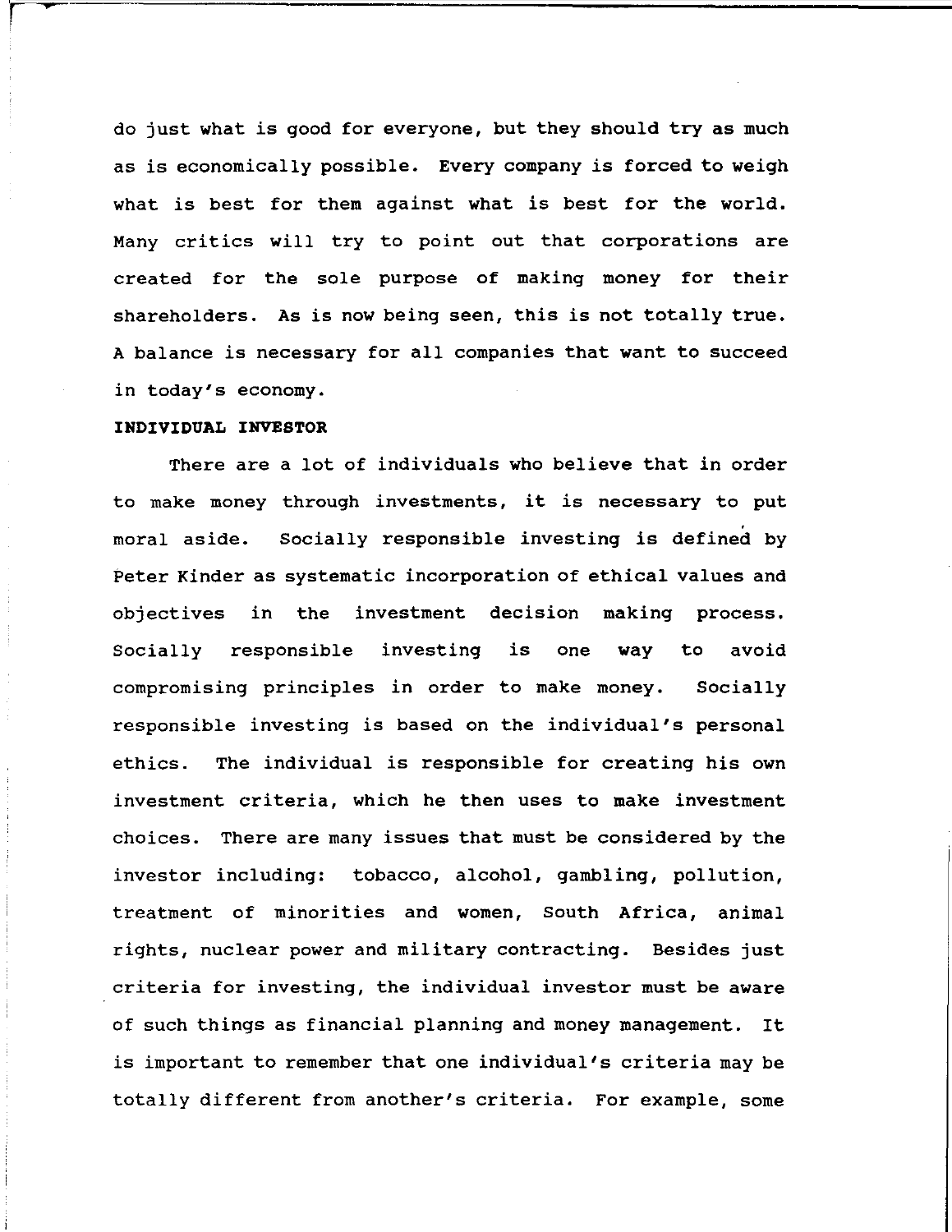people may think that testing drugs on animals is wrong, but rest assured, a parent whose child was aided by that testing is not so convinced that drug testing on animals is wrong. The reason why all investors' criteria for socially responsible investing is not the same is because their values are not the same. As shown, a person places a different emphasis on different things.

#### **TYPES OF INVESTMENTS**

Pension funds are one way to invest ethically. with more and more money being invested in pension funds, they are becoming a powerful force in the investment community. Many people are beneficiaries of pension funds. since pension funds are such a dominant force in the economy, it is imperative that the managers of the large corporations be aware of the pension fund's goals. Pension funds are beginning to exercise their ownership rights. Before, pension funds would only use the ownership powers in issues of corporate governance and financial return, especially to discipline managers who do not maintain the value of the shares. Some argue that pension funds should only be concerned with the financial aspects of the company.

Pension funds are administered by trustees, who have a responsibility to the beneficiaries of the fund. These beneficiaries can make their wishes known to the trustee who is then expected to act accordingly. Teachers Insurance and Annuity Association - College Retirement Equities Fund(TIAA-CREF) is the nation's largest pension fund. TIAA-CREF's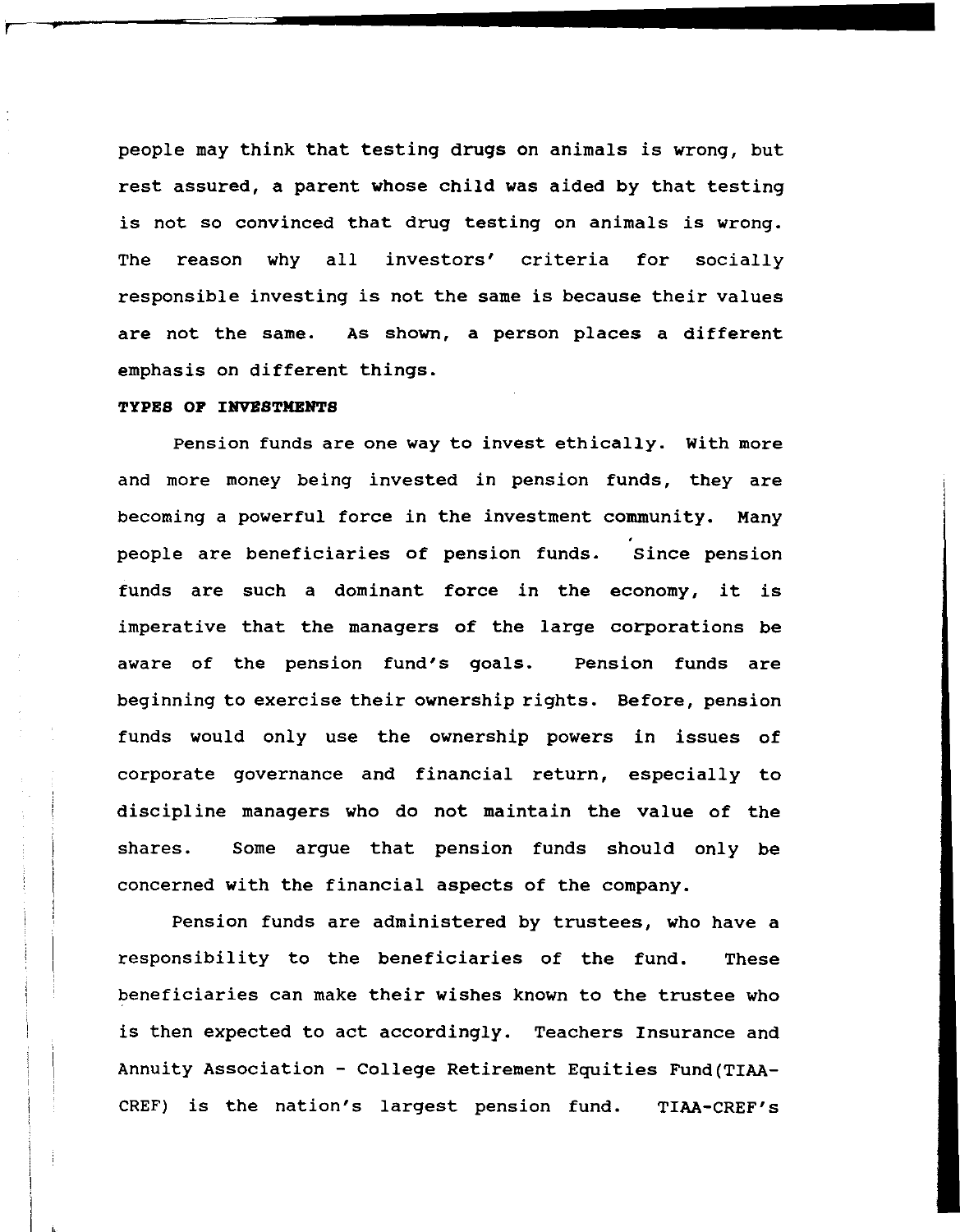holdings as of June 30, 1989 were \$596 million in tobacco firms, \$626 million in Exxon, \$7 million in pittston Co., \$4 million in Elsvier, \$21 million in Nestle, and \$15 million in FMC(Link 58). The wishes of its beneficiaries led TIAA-CREF to create CREF Social Choice Account, which has been very successful (Kinder 11). It is important to remember that funds such as this do what is known as social screens. Generally, there are two types of screens that are used: exclusionary and qualitative. Some standard exclusionary screens are South Africa, tobacco, alcohol, gaming, military weapons, and nuclear power. Some standard qualitative screens are product quality, consumer relations, environmental performance, corporate citizenship, employee relations, and diversity in the workplace and executive suite(Kinder 11).

*<sup>r</sup>***,..** 

Trustees are, in a sense, the owners of the corporation, but the trustees are responsible for acting in the best interests and on the wishes of the beneficiaries. Most trustees' primary concern is based on performance, but it is important for pension fund trustees to be aware of the longterm interests of the beneficiaries. Pension funds are according to their focus long-term investors. They must focus on the long-term viability, which requires an understanding of how the company relates to society.

Mutual funds are another way that the individual investor can invest socially. There are many types of mutual funds to allow investors a wide variety of investments to appease their social conscience. Mutual funds offer higher returns than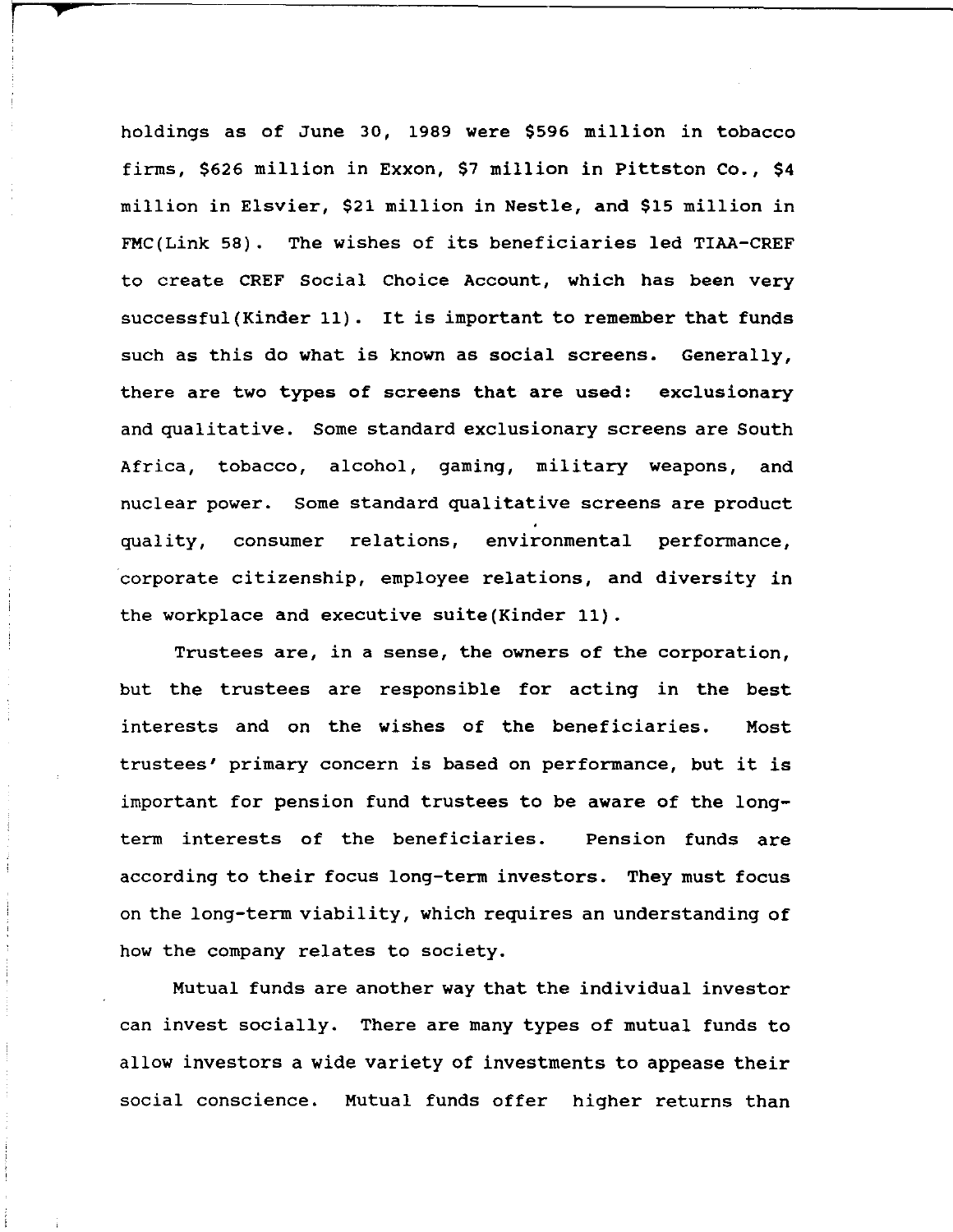savings accounts, but they offer lower risk than purchasing a particular stock because of diversification benefits. This is a list of eight socially responsible investments and a short description of what they are about:

**t** 

Calvert Social Investment and Ariel Fund - Calvert investments combined total over \$1 billion. The Calvert-Ariel Growth Fund is a small capitalization fund currently closed to new investors. Calvert-Ariel Appreciation, a medium capitalization fund, screened primarily for environmental responsibility and to avoid investing in nuclear power, South Africa, and weapons. Each fund had returns of 12 and 7 percent respectively. The Calvert Social Investment Fund offers four conservatively managed portfolios: bond, equity, the balanced managed growth, and money market. Returns were 13.12 percent for bond, 5.72 percent for equity, and 10.85 for managed growth.

Covenant Portfolio - This fund takes 200 top companies that have the highest combined scores when ranked according behavioral issues.

Domini Social Index Trust - This fund invests its \$7.9 million in the 400 comprehensively screened stocks of the Domini Social Index.

Dreyfus Third century - This fund has \$463 million, which makes it the largest single socially responsible stock fund. Average return for the past five years was 8.94 percent.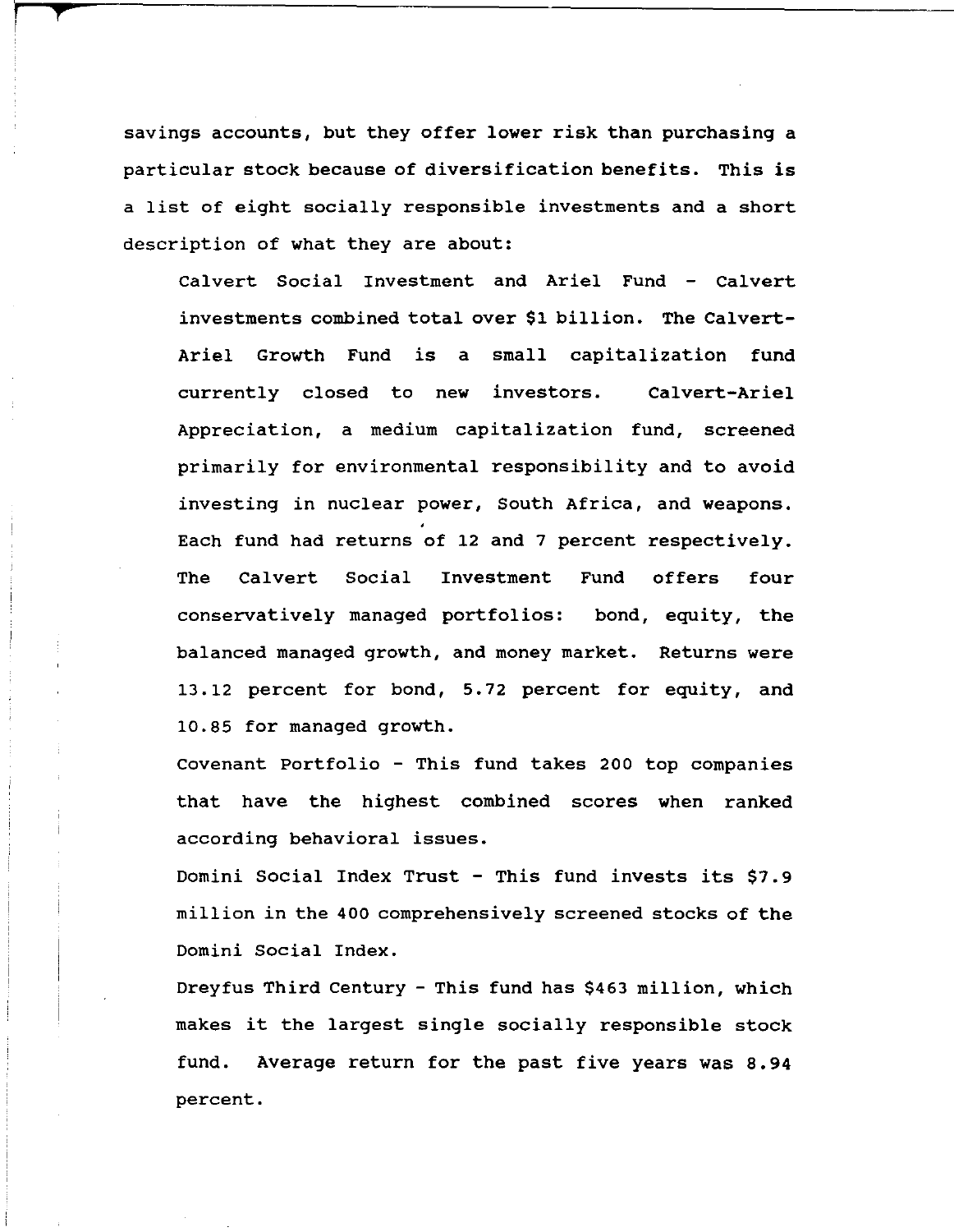Green Century - It *is* primarily an environmental fund, that invests a combined \$2.5 million in a balanced fund and money market.

**,...** 

Ť

ŧ

 $\frac{1}{2}$ 

New Alternatives - It invests its \$25 million in alternative fuels, conservation, recycling, environmental, avoiding South Africa, and weapons-related companies. This fund lost 4 percent in the last twelve months.

Parnassus - It invested \$41 million and received a return of 17.2 percent in the past twelve months. Average return over the last five years *is* only 3.18 percent. Pax World - This *is* the oldest of the ethical funds. It has \$352 million that it invests in equities and bonds. The fund rose 2.44 percent in the past twelve months(Walbert 62-63).

As *is* visible by the returns on these funds, high returns are not guaranteed. Also, some of these funds are somewhat volatile. There are even venture capital funds that invest in small companies that offer products and services to meet societal needs. Most socially responsible investments do seem to yield a return equal to or better than the benchmarks.

Selected Socially Screened Equity Portfolios

in 1992 Against the Benchmarks(Kinder 11).

| The Parnassus Fund             | 31.85%    |
|--------------------------------|-----------|
| Calvert/Ariel Appreciation     | $13.24\%$ |
| Working Assets/Common Holdings | 12.87%    |
| Rightime Social Awareness      | 12.59%    |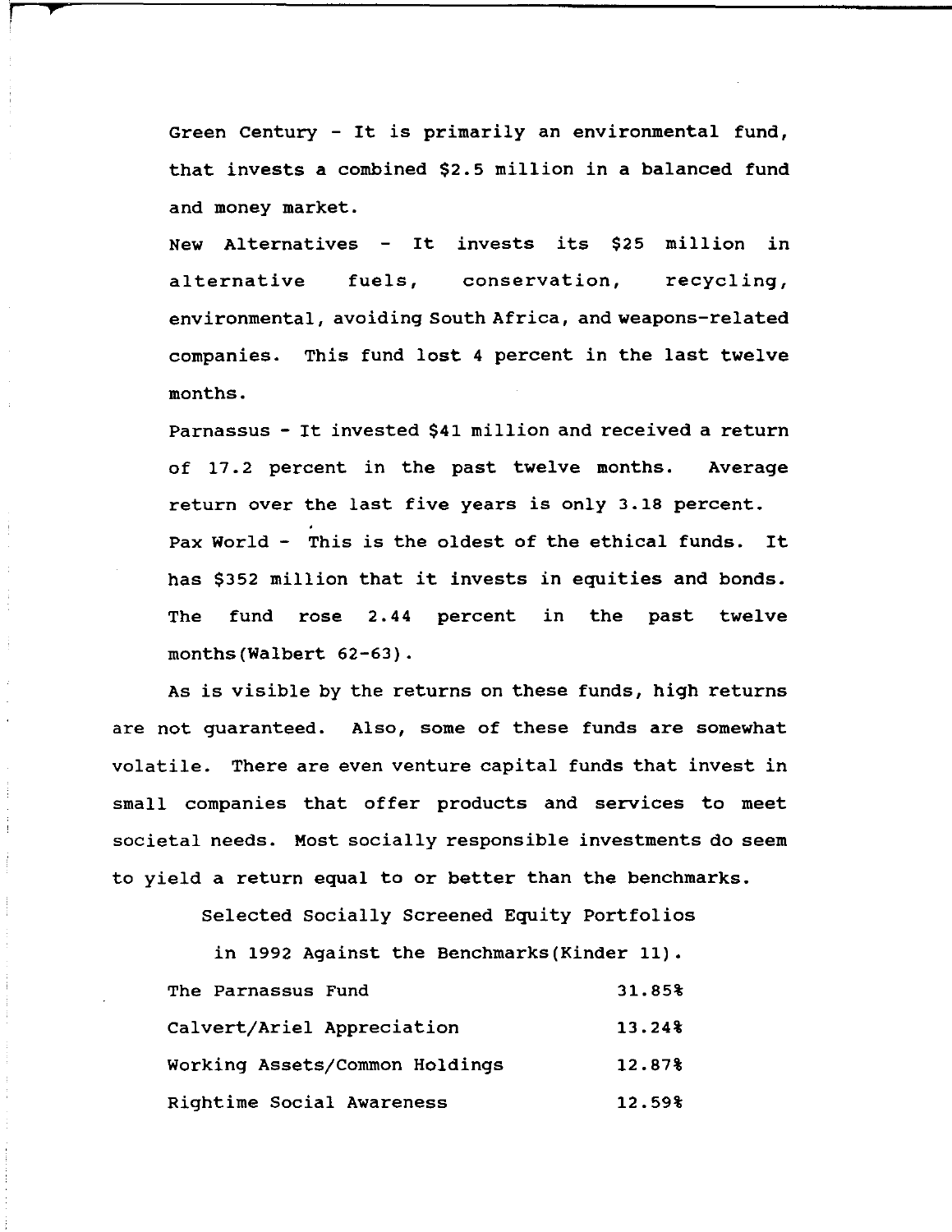Domini social Index Trust Domini 400 Social Index Calvert/Ariel Growth Lipper u.s. Diversified Stock Funds Calvert Social Equity Standard and Poor's 500 12.10% 12.07% 11.73% 8.90% 8.37% 7.68%

r **f** 

Barr, Rosenberg Associates (BARRA) in Berkely, California, conducted a study to compared the industry exposure, size differences, currency fluctuation, and other relevant information of the Domini 400 Social Index compared to the S&P 500. They concluded that socially responsible investing does not necessarily mean above average returns are not possible. The study goes on to say that main reason for outperformance comes from the specific asset return. A specific return premium to the index is related to the social screens(Kinder 12) •

Some ethical mutual funds focus on only a certain aspect of social responsibility. There are what are called environmental funds. There are only four mutual funds that activists give credit as solely investing in companies whose products and services are designed to help the environment. These funds are: the New Alternatives Fund, Progressive Environmental Fund, Green century Fund, and Calvert Global Environmental Fund.

There are also funds called environmental-sector funds that provide environment-related services. Some of the companies in the funds do not necessarily protect the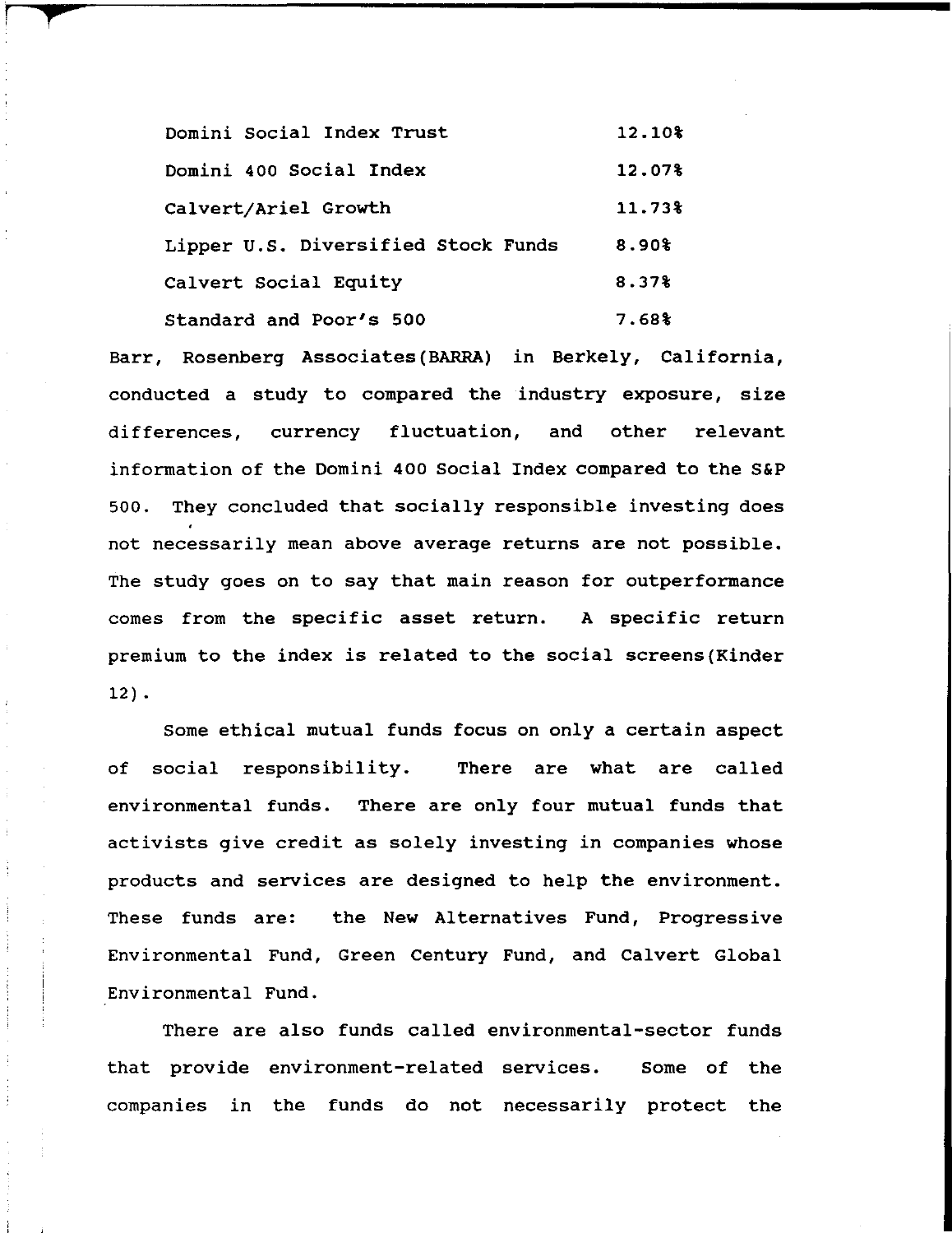environment. It is important to be aware of what companies that an environmental-sector fund invests in. Some funds that are environmental-sector funds are: Freedom Environmental Fund, Fidelity Select Environmental Services Fund, and Oppenheimer Global Environment Fund.

r **f'** 

One misleading thing may be that most social and environmental funds have not been around for a full market cycle. Since their performance is based on a limited period of time, the long-term yields are difficult to predict with any degree of accuracy. If the long-term resembles the shortterm, then respectable returns can be expected. However, most professionals dismiss ethical funds' solid performance as a fluke. The professionals believe judgement should be reserved until after about twenty years.

Individual stocks are yet another option for investors who want to invest their money in a company that they feel is socially responsible. Just because an individual wants to invest socially does not necessarily mean that he must sacrifice return. The only way to sacrifice return is to invest unwisely. There are more than 6000 companies traded on the U.S. exchanges or via Nasdaq, so the choices are quite large.

The Council on Economic Priorities, which was created twenty-four years ago, evaluates companies and their products. The main indicators used are: giving to charity, women and minority advancement, animal testing, community outreach, South Africa, environmental stewardship, family benefits,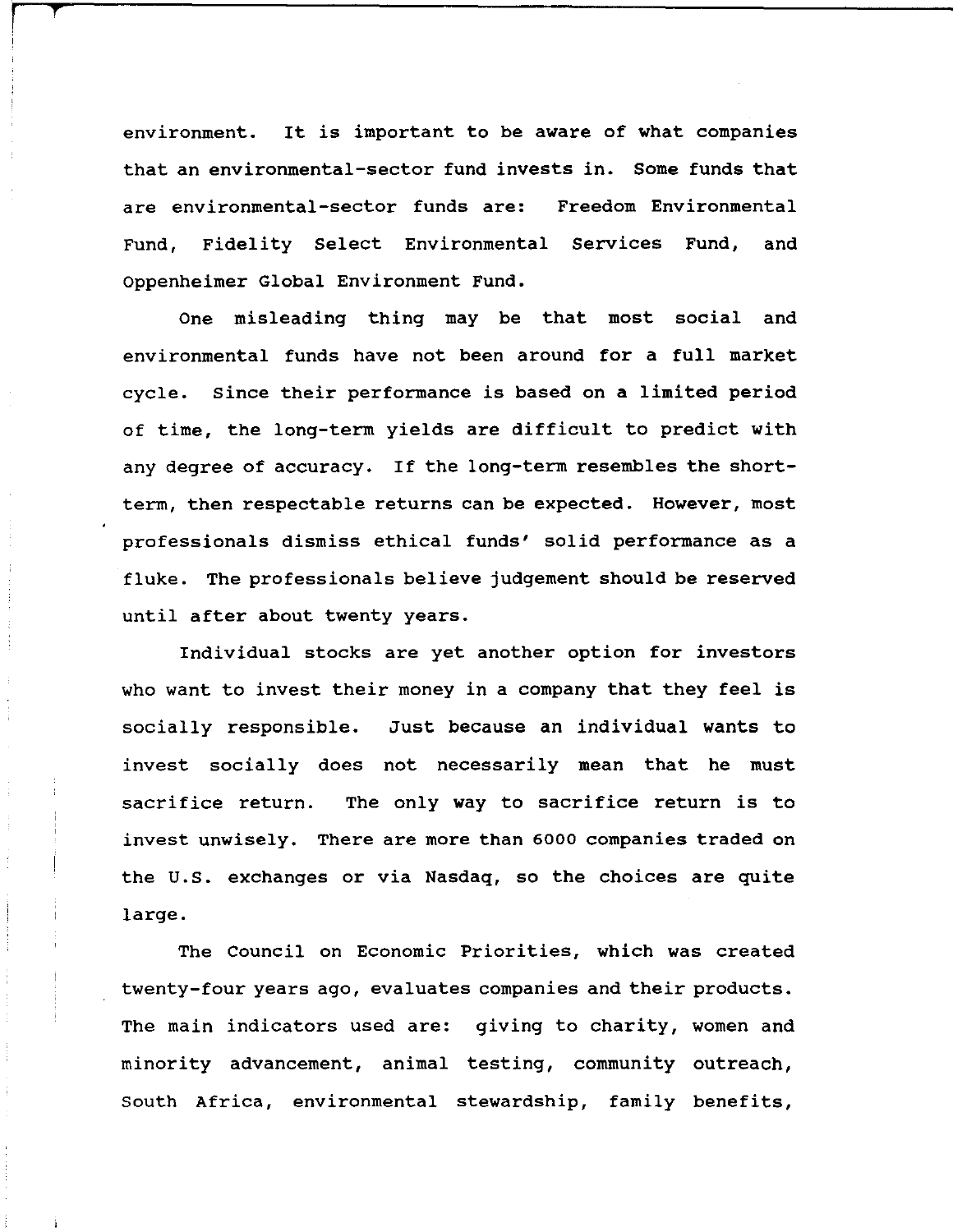workplace issues, and disclosure of information(Marlin 32). According to the Council on Economic Priorities, the most socially responsible companies of 1992 are:

**t** 

| Alexandra Avery             | General Mills        |
|-----------------------------|----------------------|
| Autumn-Harp                 | Giant Food           |
| Aveda                       | Hershey              |
| Avon                        | Johnson & Johnson    |
| Ben & Jerry's               | S.C. Johnson         |
| Body Love Natural Cosmetics | Kellogg              |
| Church & Dwight             | Newman's Own         |
| Clientele                   | Proctor & Gamble     |
| Colgate-Palmolive           | Quaker Oats          |
| Earth's Best                | Supermarkets General |
| Earthrise                   | Tom's of Maine       |
| Eden Foods                  | Upjohn               |

(Marlin 32)

Companies are now more inclined to provide the information necessary to do a competent assessment of social responsibility. No matter what gains are being made there are still companies who have been identified by the CEP for their record of social irresponsibility:

| American Cyanamid      | Mobil        |
|------------------------|--------------|
| Archer-Daniels-Midland | Perdue Farms |
| Bayer U.S.A.           | Pfizer       |
| Chevron                | Texaco       |
| Conagra                | Tyson Foods  |
| General Electric       | U.S.X.       |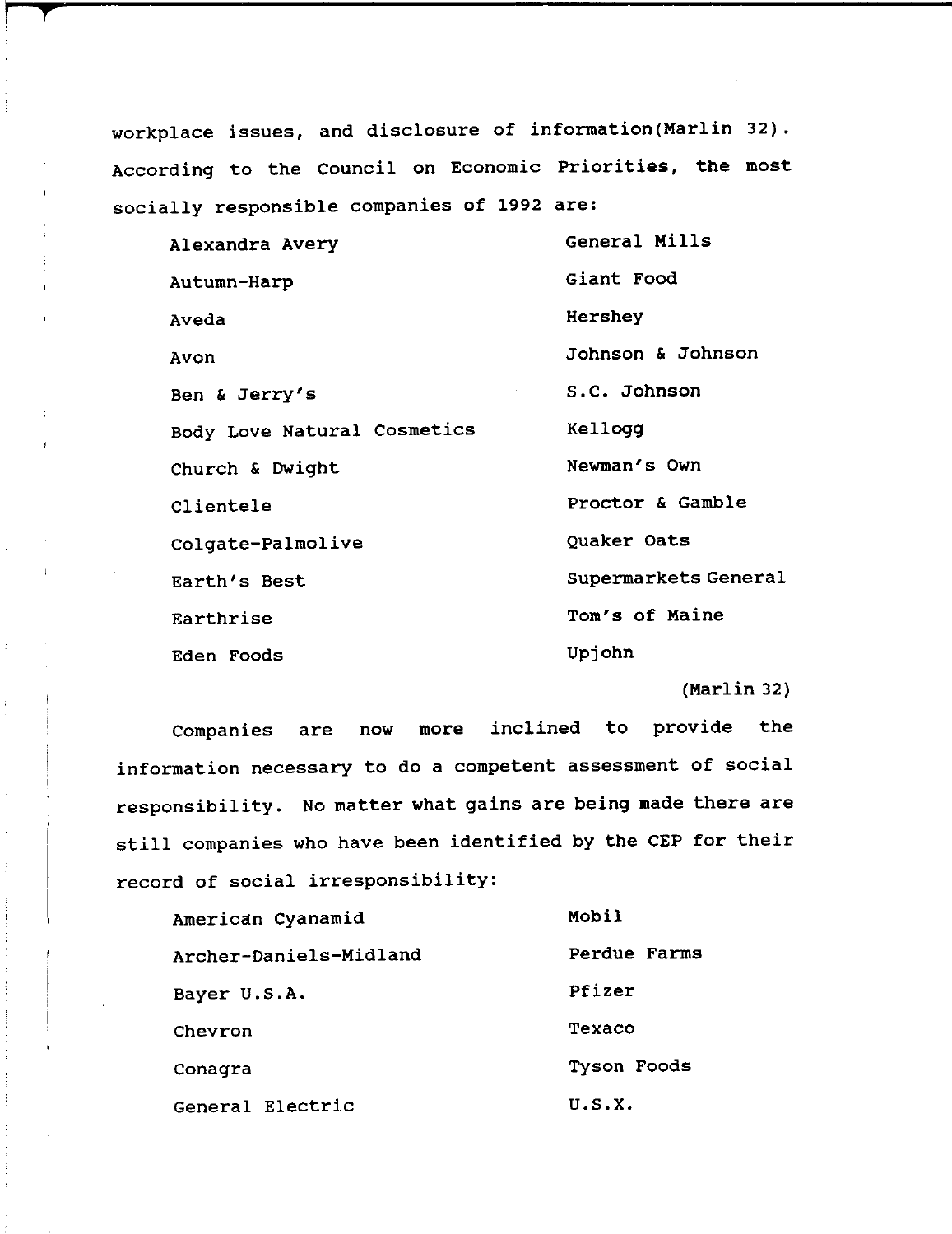Kimberly Clark (Marlin 33)

**l'** 

Knowledge of which companies are socially responsible and which are not is important for the individual investor to make an informed decision. Another way to for the individual investor to invest in a responsible way is to pay a broker to select investments based on criteria provided by the investor.

The Coalition for Environmentally Responsible Economies (CERES) was formed in 1989 just after the Exxon Valdez spilled 11 million gallons of oil into Prince William Sound. The code of conduct that companies sign is called the Valdez principles. These principles bind companies to take significant step, including an annual audit of environmental behavior. There are a total of 34 companies that have signed these principles. There are no Fortune 500 companies that have signed on, mostly smaller companies. CERES does have regular meetings with the Fortune 500 companies to discuss environmental issues. CERES' goal is to raise environmental management information to the same level that financial management has achieved(Bavaria 23). This is a lofty goal, but any progress toward that end should be commended.

When an investor decides to invest in a single company or create his own portfolio of socially responsible companies, he must remember that research is very important so that he can find investments that meet his criteria. If companies learn to pay attention to the social bottom line, it will help them to remain profit leaders.

Foreign investments are important to social investors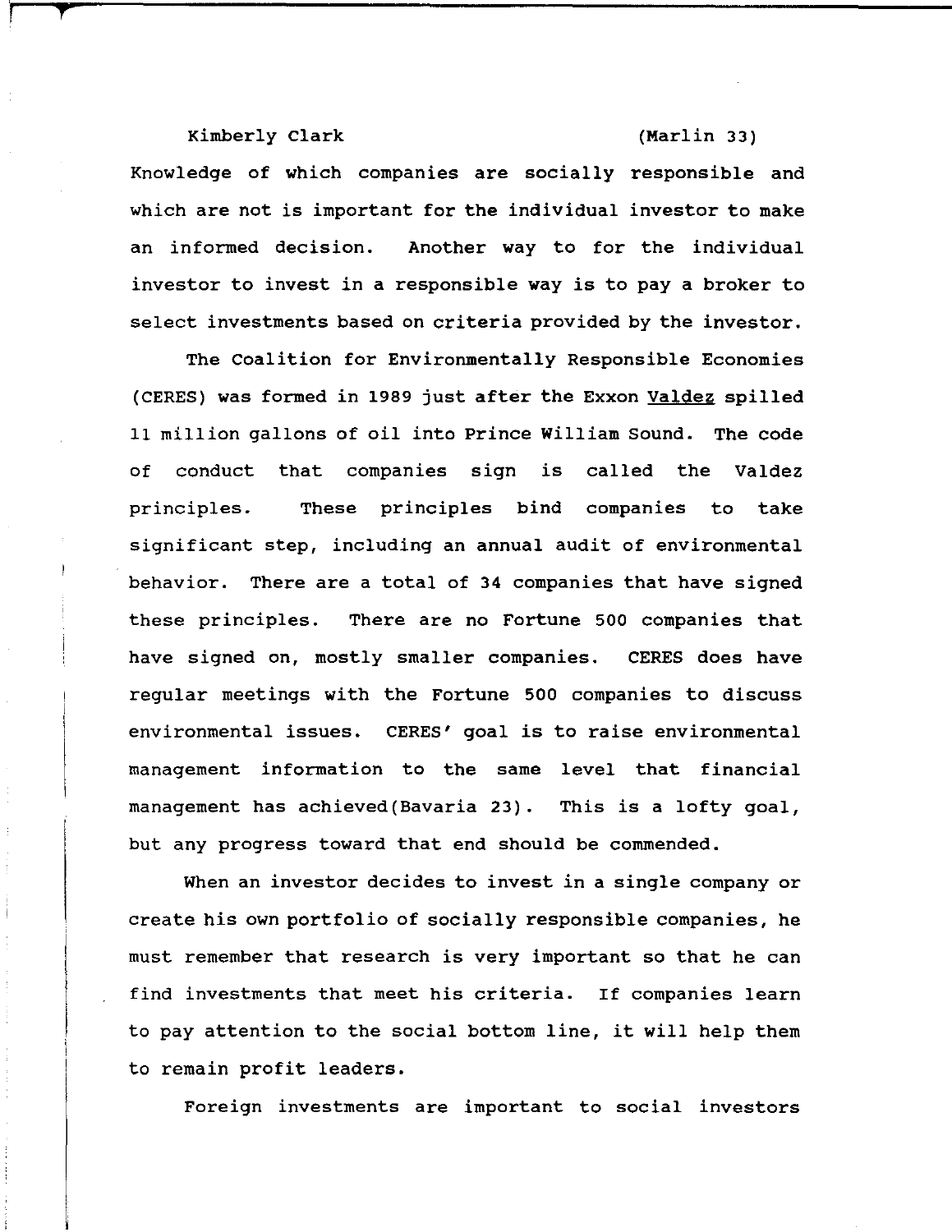also. By 1990 socially responsible investing caught on around the world, most notably Europe. One reason for this is because most social problems know no national boundaries. Because of the development of the global economy and the realized impact of social irresponsibility on the world, it is even more important for investors to research the companies that they invest in.

r **"t** 

Domestic investors have choices about how to become involved in foreign markets. Investors can invest in companies developing ties to the foreign markets. invest in companies that have good foreign relations. Lastly, They can investors can invest directly in foreign securities. This is possible because foreign companies are listed on U.S. exchanges. American depository receipts (ADRs) aid in this trading. ADRs are printed and issued by a depository bank in cooperation with a custodian bank, usually foreign, that buys the stock on a foreign exchange and puts it into its custody. In 1987 there were more than 600 ADRs on all three U.S. exchanges(Lowry 152-153).

There is also the possibility of investing in foreign mutual funds. Typical social funds in Germany require an initial investment of about \$3000. The one problem is the lack of information concerning ethical investments. It is expensive to obtain information on the social responsibility that foreign companies exhibit.

Some foreign investments yield a large return. There are six Japanese companies that are available to U.S. investors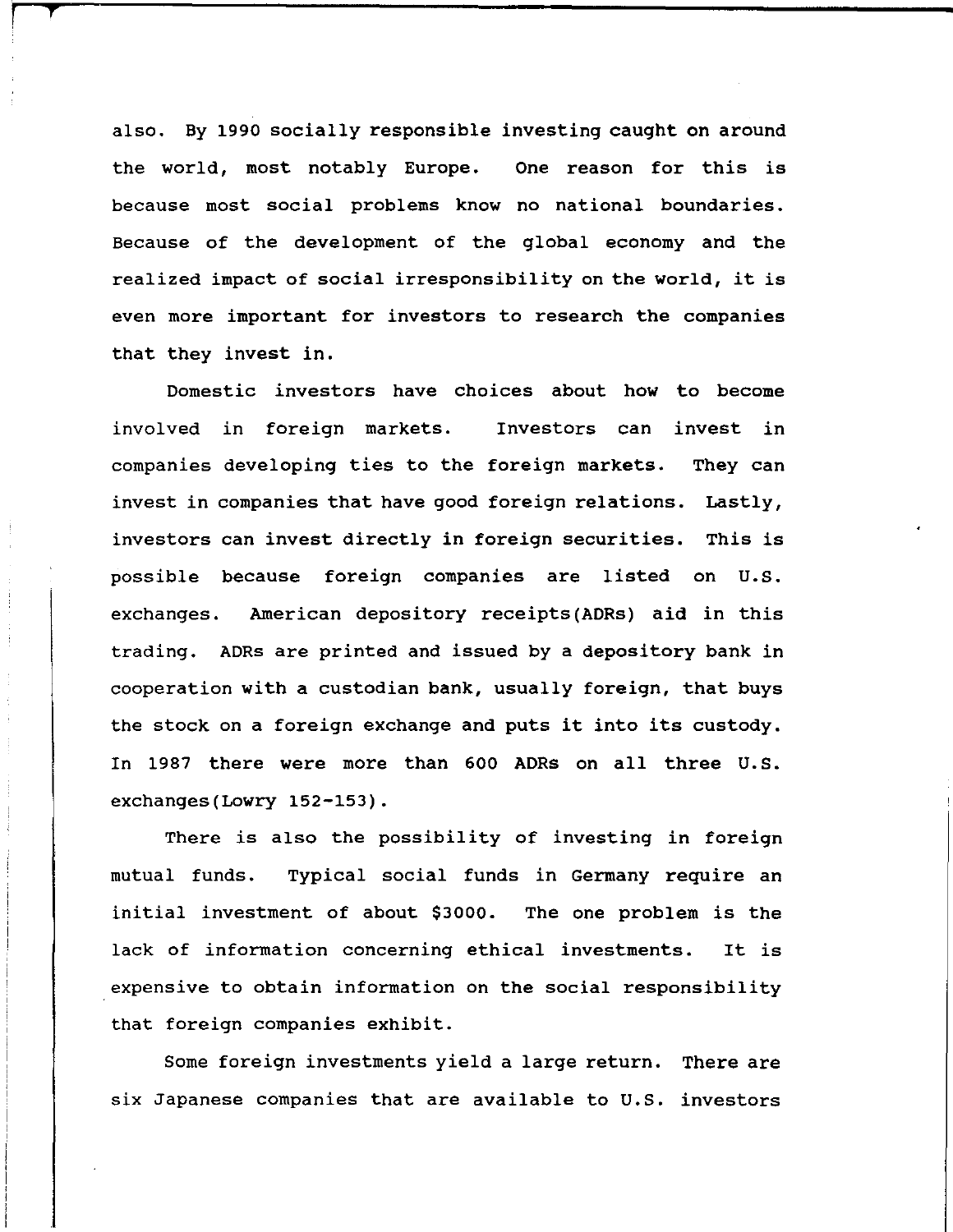through ADRs. These companies are: Fuji Photo, Matsushita Electronics, Canon, Inc., Pioneer Electric, Sony Corp., and TDK Corp. The average yearly ADR price increased 489 percent for all six companies. These companies would please many social investors because they make useful and quality products, and Japanese companies have a lot of cooperation between management, labor, and government. Also, Japanese companies have no defense-spending exposure(Lowry 154-155).

These investments are not devoid of risk. They have both economic and social risks. Foreign markets are highly susceptible to speculation. It is difficult for U.S. investors to be able to make informed decisions.

Socially responsible investing is beginning to catch on in Europe. Many nations including Spain, Finland, Germany, and Great Britain are becoming more socially aware. As awareness increases, foreign companies will realize that it is necessary to focus on their social responsibility. Information about a company's social responsibility will most certainly become easier and cheaper for investors and potential investors to obtain. As the information becomes more readily available, companies will most certainly be more socially aware.

# **CONCLUSION**

<sup>r</sup>**T** 

In conclusion, it is possible for just about anyone to invest in a socially responsible way. It is difficult to assess the long-term viability of many of the socially responsible mutual funds, but it seems likely that at least in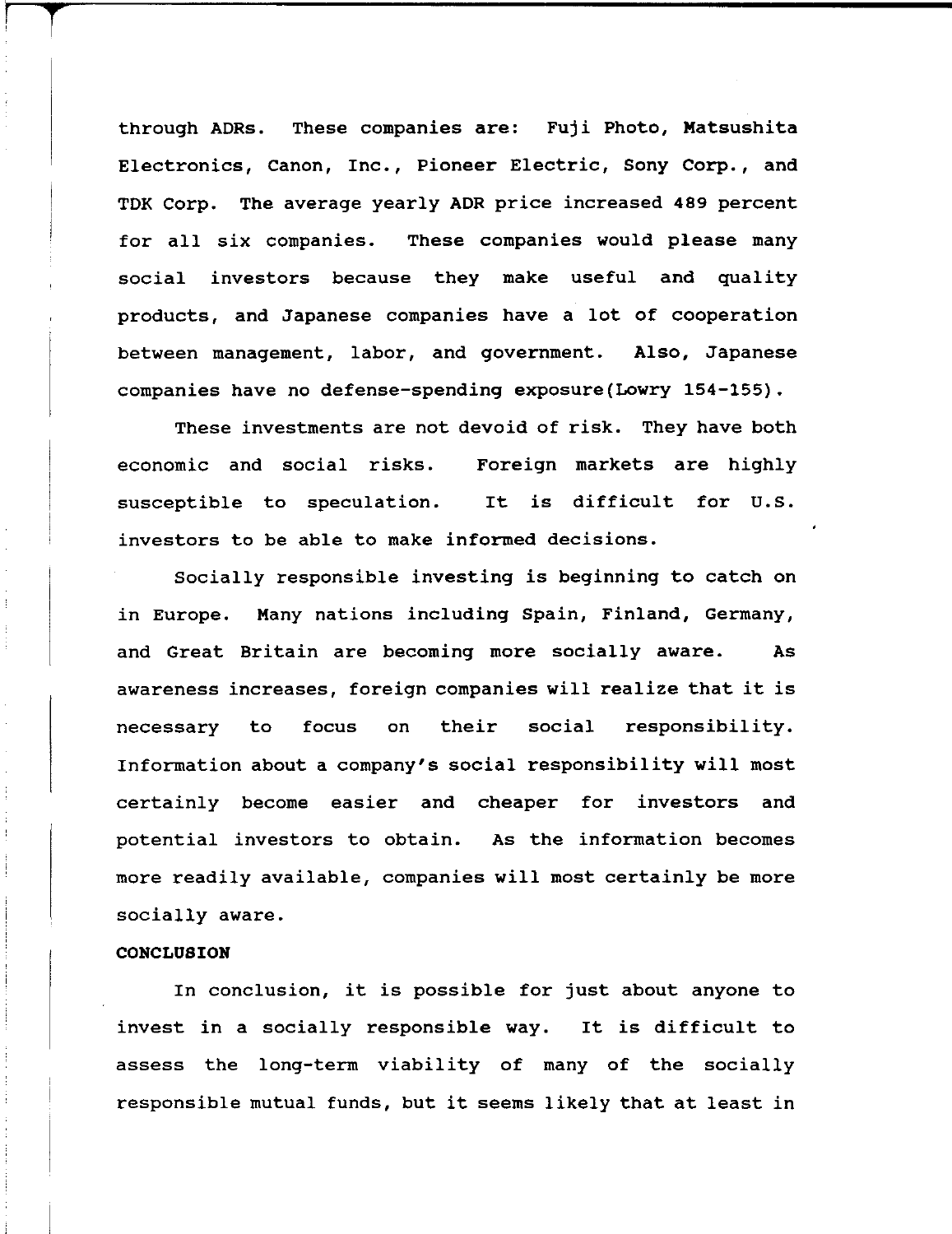the short-term social funds should expect good growth. Socially responsible investing has a very large amount of assets totalling about \$625 billion. It is quite obvious that investors have spoken and continue to speak about the needs of a company to focus more on a balance between profits and social responsibility.

In order to show just how large the diversity in social investments is on the following page there is a list of "50 Clean and Green Investments"(Netzer 132). The criteria used is widely acceptable social-investing criteria. The study was done by Franklin Research & Development and was provided by Baie Netzer. Franklin excluded all companies connected with alcohol, animal testing, gambling, nuclear power, South Africa, tobacco, and weapons manufacturing. After this, Franklin ranked the shares of 1000 companies in three categories of social responsibility. A one is the highest and a five is the lowest. The firms that qualified scored at least two and one-half in each category. The three social responsibility categories used were environment, employee relations, and citizenship. The companies that remained were then rated against investment criteria excluding the blue chips selling well above the market *PIE* of seventeen and at least a B+ financial rating from Value Line Investment Survey. Growth stocks were considered on the basis of trend-setters in socially conscious activities. utilities must offer at least a ten percent return and have a safety rating by Value Line of B+ or better. Only nine mutual funds are considered both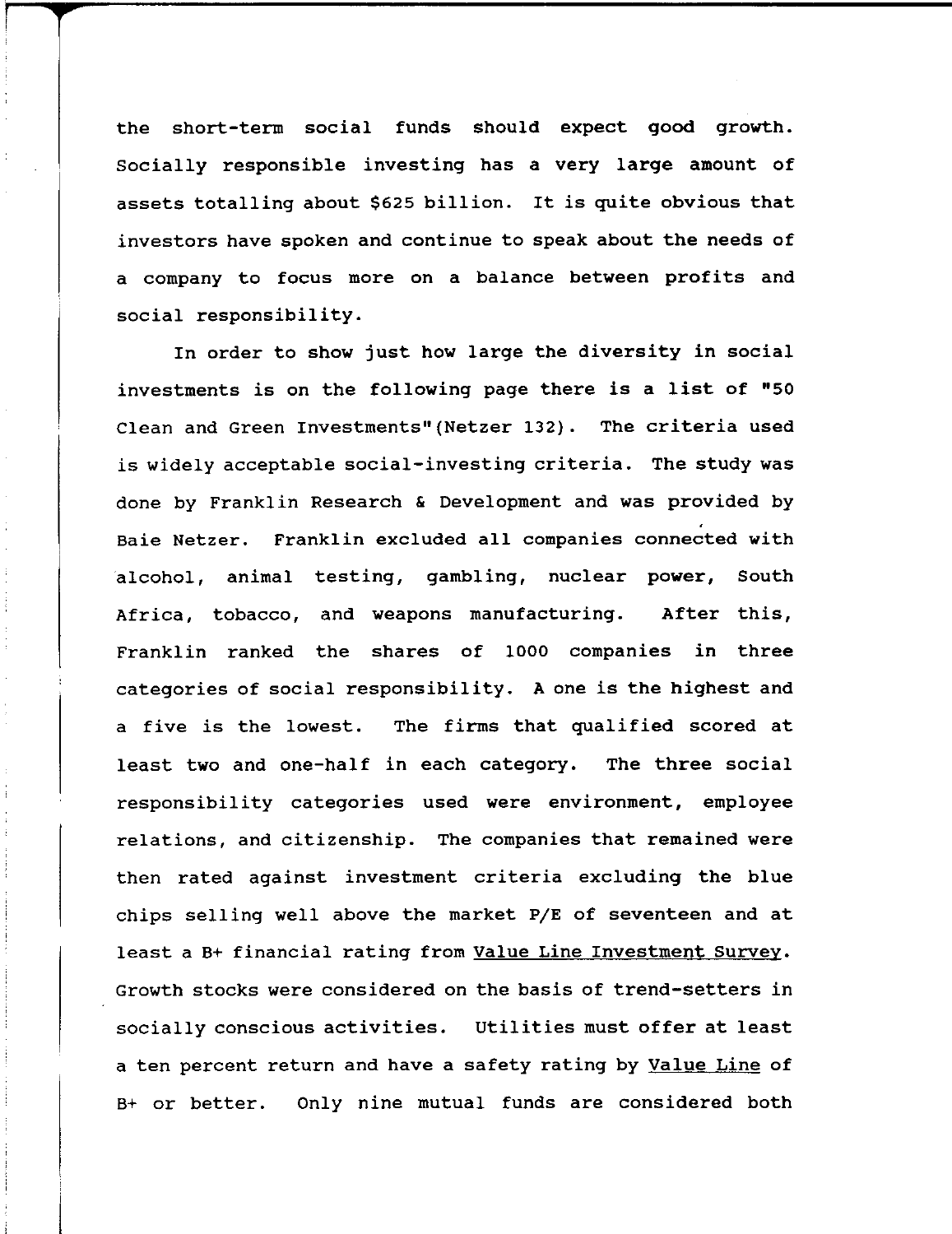ethical and tracked by Franklin. Cash investments are those offered by banks that lend for socially conscious projects. The banks are federally insured and accept out-of-state deposits. The money market funds hold only securities of corporations that meet broad social screening tests.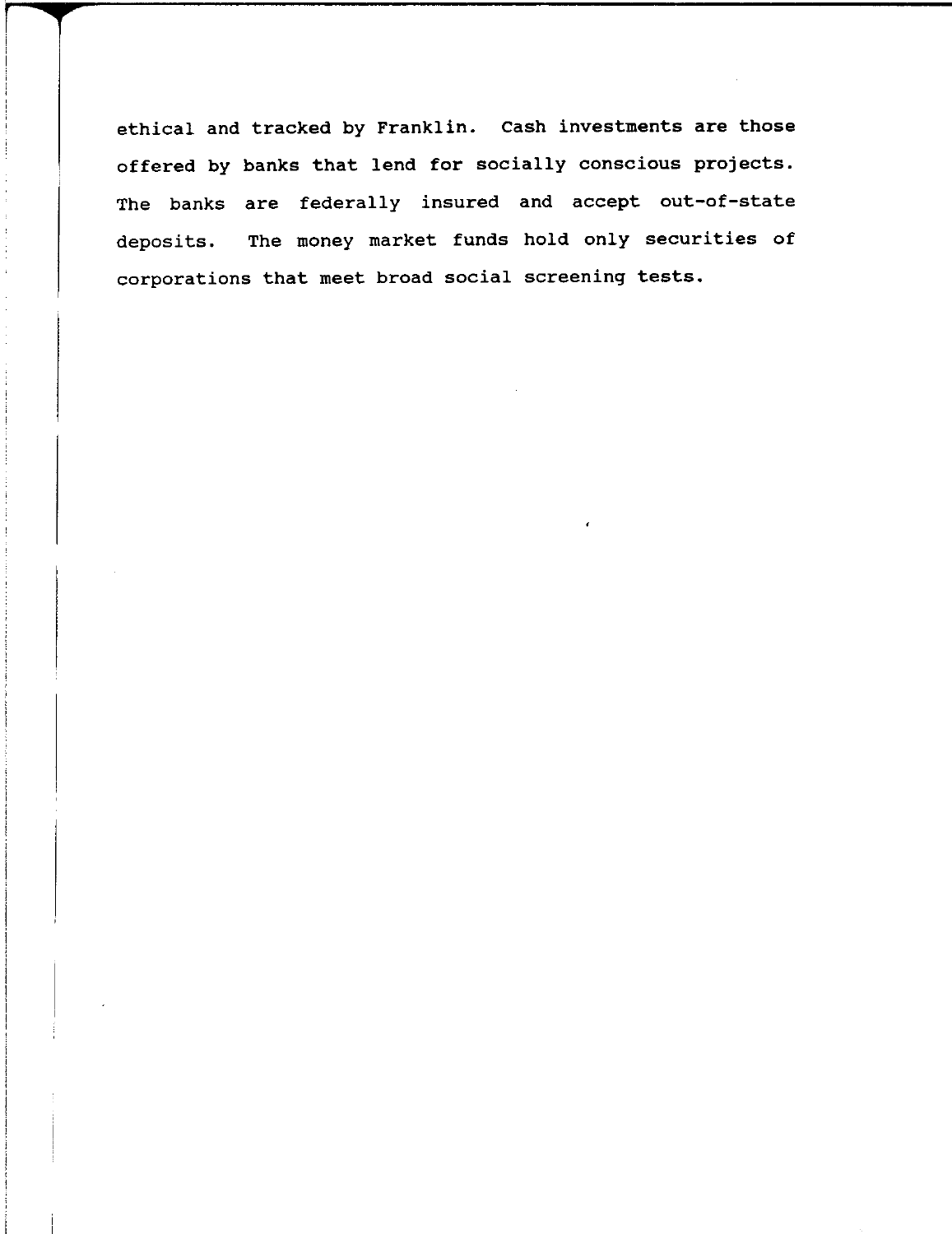|             | <b>STOCKS</b>            | Emire                                      | practices rating        | Corporato<br>okizonolop roting | Prim      | PE.  | Earnings<br>greath rate | Yek!            |
|-------------|--------------------------|--------------------------------------------|-------------------------|--------------------------------|-----------|------|-------------------------|-----------------|
|             | <b>Baylon Hudoon</b>     | 2                                          |                         |                                | \$75.00   | 12.9 | 16.5%                   | 1.9%            |
|             | <b>Digital Equipment</b> | 1                                          | 1                       | $\overline{\mathbf{z}}$        | 66.25     | 15.6 | 5.0                     | <b>N.A.</b>     |
| Κ           | Stride Rite              | 2                                          | 1                       | 1                              | 46.25     | 18.9 | 21.5                    | 1.0             |
|             | <b>Xerex</b>             | 2                                          | 1                       | $\mathbf{1}$                   | 56.75     | 10.9 | 11.5                    | 5.3             |
| CHI         | Ameco                    | 2                                          | 2                       | $\mathbf{1}$                   | 54.75     | 15.0 | 8.0                     | 4.0             |
| fast.       | Cabel Corp.              | 2                                          | 2                       | 2                              | 32.25     | 11.9 | 19.5                    | 3.2             |
|             | Kunoocta Mining          | 1.5                                        | $\overline{c}$          | 2.5                            | 87.75     | 14.5 | 10.0                    | 3.6             |
| BLI         | <b>Stanley Works</b>     | $\mathbf{z}$                               | 2                       | 2                              | 34.75     | 14.5 | 11.0                    | 3.5             |
|             | McDonald's               | $\overline{2}$                             | 2.5                     | $\overline{2}$                 | 33.25     | 12.1 | 15.0                    | 1.0             |
|             | Northwest Corp.          | 2.5                                        | 2                       | 2                              | 28.00     | 10.0 | $-10.5$                 | 3.3             |
|             | Apple Computer           | ı                                          | 1                       | 1                              | \$50.25   | 10.6 | 15.0%                   | 1.0%            |
|             | Bon & Jerry's            | $\mathbf{1}$                               | $\mathbf{1}$            | $\mathbf{I}$                   | 19.25     | 16.7 | 15.0                    | NA.             |
|             | <b>ILL Fuller</b>        | $\mathbf{r}$                               | 1                       | 1<br>$\sim 25$                 | 45.75     | 17.6 | 14.5                    | εŻ,<br>1.4      |
|             | <b>Sunries Modent</b>    | 1.5                                        | $\mathbf{1}$            | 76<br>$\overline{\mathbf{z}}$  | 27.75     | 20.0 | 19.0                    | N.A             |
|             | <b>Recor</b>             | $\mathbf{r}$                               | 2                       | $\overline{z}$<br>2505         | 82.75     | 23.6 | 17.0                    | $\overline{45}$ |
|             | <b>Therme Electron</b>   | Т.<br>1                                    | $\overline{\mathbf{2}}$ | स्ट प<br>2                     | 36.75     | 18.8 | 19.0<br>ベータ             | <b>NA</b>       |
| <b>CROW</b> | <b>U</b> international   | $\mathbf{1}$                               | 2                       | ा है। स<br>$\mathbf{z}$        | 21.00     | 35.0 | 9.5                     | 凌彦              |
|             | Demoty                   | 2.5:                                       | 1                       | 21 र जन्म                      | 46.50     | 15.5 | 12.5                    | - 41<br>22      |
|             | Vous                     | $2.5^{\frac{3}{2}}$                        | $\mathbf{I}$            | $2^{2n}$ and $2^{n}$           | 66.25     | 12.2 | 18.5                    | 1.6             |
|             | Wellman                  | 1.5<br>$\mathbf{x} \rightarrow \mathbf{z}$ | $\overline{\mathbf{z}}$ | $2 + 7 + 7$                    | 20.75     | 9.9  | 20.0                    | 0.6<br>vic 3.   |
|             | Storra Pacific           | 1                                          | 2                       | $2\times$                      | \$22.25   | 10.9 | 2.5%                    | रहा<br>8.3%     |
|             | Irochica Unico           | $1.5\,$                                    | 2.5                     | $2.5 \, m3$                    | $28.75 -$ | 11.3 | 3.5                     | $4 - 6.6$       |
|             | Atlants S&L              | $\overline{2}$                             | 2                       | $-27 -$                        | 33.50     | 14.6 | BO.<br>χv.              | 2.3.1<br>i p    |
|             | Energia                  | $\overline{\mathbf{z}}$                    | 2                       | ∙≵े∾                           | 16.75     | 9.9  | 8.0                     | 1.6.6           |
| THEFTITS.   | <b>Mate Power</b>        | 2.5                                        | 2                       | इटा                            | 26.25     | 13.1 | 6.5                     | 7.1             |
|             | Southern New England     | 2.5                                        | $\overline{2}$          | $\overline{\mathbf{r}}$        | 33.00     | 12.5 | 5.0                     | 5.3             |
|             | <b>Seuthered Bell</b>    | 2.5                                        | 2                       | $\mathbf{r}_{\text{max}}$      | 53.00     | 13.8 | 8.5                     | 54              |
| ľ           | <b>Ameritach</b>         | 2.5                                        | 2.5                     | $-25 - 1$                      | 63.25     | 13.0 | 5,5                     | 5.4             |
|             | Poople's Energy          | 2.5                                        | 2.5                     | $\mathbf{r}$                   | 24.50     | 11.4 | 35                      | 70<br>15<br>ç,  |
|             | Pacific Enterprison      | 2.5                                        | 2.5                     | 23                             | 33.25     | 11.7 | 5.5                     | 103<br>ا ئى     |

 $\label{eq:2.1} \mathcal{L}(\mathcal{L}^{\text{max}}_{\mathcal{L}}(\mathcal{L}^{\text{max}}_{\mathcal{L}}),\mathcal{L}^{\text{max}}_{\mathcal{L}}(\mathcal{L}^{\text{max}}_{\mathcal{L}}))$ 

| <b>MUTUAL FUNDS</b>               | Tetal rebara<br>for past year | Total return for "<br>post three years | Minimum infilm<br>Investment | <i>sudm</i> um initial<br>salos chargo | Tolophone    |
|-----------------------------------|-------------------------------|----------------------------------------|------------------------------|----------------------------------------|--------------|
| Pac World                         | 22.4%                         | 58.8%                                  | \$250                        | None                                   | 800-767-1729 |
| <b>Progressive Environmental</b>  | 22.4                          | <b>N.A.</b>                            | 1,000                        | 4.50%                                  | 800-826-8154 |
| <b>Calvert-Artel Approclation</b> | 21.6                          | N.A                                    | 2,000                        | 4.75                                   | 800-368-2748 |
| <b>Broyfes Third Contary</b>      | 21.5                          | 58.6                                   | 2500                         | Name                                   | 800-645-6561 |
| <b>Parmente</b>                   | 173                           | 20.7                                   | 2.000                        | 3.50                                   | 800-999-3505 |
| <b>Culvert SIF-Bond</b>           | 14.5                          | 31.8                                   | 1.000                        | 4.75                                   | 800-368-2748 |
| <b>Calvert SiF-Growth</b>         | 12.3                          | 31.3                                   | 1.000                        | 4.75                                   | 800-368-2748 |
| New Alternatives                  | 11.7                          | 38.6                                   | 2.650                        | 5.66                                   | 515-466-0808 |
| <b>Calvert SiF-Equity</b>         | 10.1                          | 38.5                                   | 1.000                        | 4.75                                   | 800-368-2748 |

 $\sim$   $\sim$ 

 $\mathcal{L}_{\mathcal{L}}$ 

 $\hat{\mathcal{E}}$ 

 $\begin{array}{c} \bullet \\ \bullet \\ \bullet \end{array}$ 

|                                             |                     |                           | -----                  |                                     |              |
|---------------------------------------------|---------------------|---------------------------|------------------------|-------------------------------------|--------------|
| <b>CASH INVESTMENTS</b>                     | <b>Current rate</b> | Effective<br>annual yield | اعلاقها ه<br>irrostmon | <b>Bank safety</b><br><b>retine</b> | Tolophone    |
| Vermont National Bank 21/2-year CD          | 6.77%               | 7.00%                     | \$500                  | $***$                               | 800-544-7108 |
| South Shore Bank 21/2-year CD               | 6.38                | 6.58                      | 200                    | $\star\star$                        | 800-669-7725 |
| <b>Yermont National Bank one-year CD</b>    | 6.53                | 6.75                      | 500                    | **                                  | 800-544-7108 |
| Elk Horn Bank one-year CD                   | 6.15                | 6.29                      | 1,000                  | ***                                 | 501-246-5811 |
| South Shore Bank one-year CD                | 5.88                | 6.05                      | 200                    | **                                  | 800-669-7725 |
| <b>Verment National Bank six-ments CD</b>   | 6.39                | 6.60                      | 500                    | **                                  | 800-544-7108 |
| Elk Horn Bank six-month CD                  | 6.00                | 6.09                      | 1.000                  | $\star \star \star$                 | 501-246-5811 |
| <b>Community Capital Bank six-usuith CD</b> | 5.49                | 5.64                      | 1.000                  | $+ +$                               | 800-827-6699 |
| <b>Seuth Shore Bank MMBA</b>                | 5.88                | 6.04                      | 2.500                  | $+ +$                               | 800-669-7725 |
| <b>Calvert SIF-Money Market</b>             | 5.71                | 5.87                      | 1.000                  | N.A.                                | 800-368-2748 |
| <b>Worldng Assets Money Fund</b>            | 5.48                | 5.63                      | 1.000                  | N.A.                                | 800-533-3863 |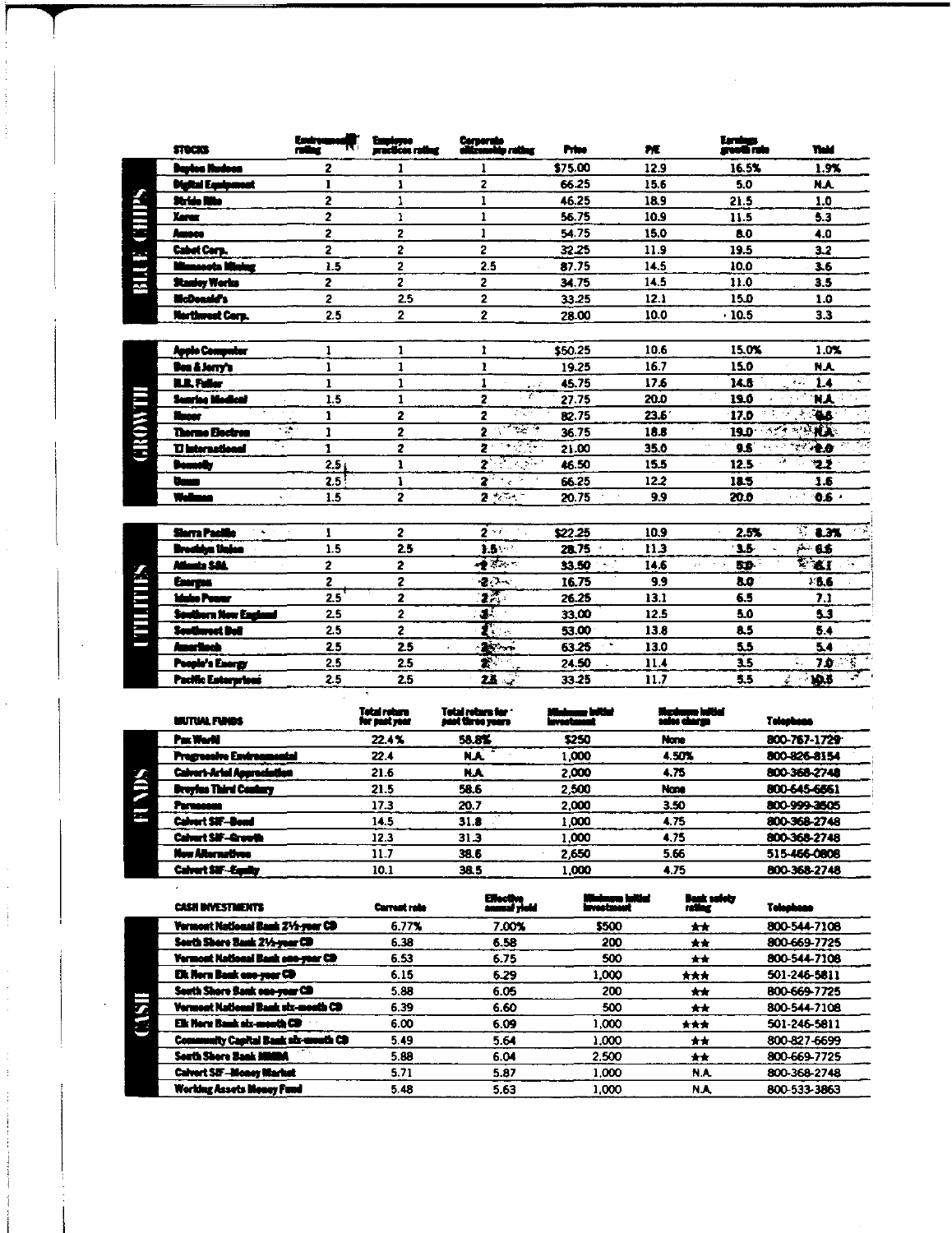#### **Work. Cited**

Anderson, Eric R. "Put Your Money Where Your Morals Are." Busisness Credit sept. 1992: 34-35.

Bavaria, Joan. "Valdez Principles Picking Up steam."

Business and Society Reyiew Spring 1992: 22-26.

Frailey, Fred W. "Socially Responsible Investing."

Kiplinger's Personal Finance Magazine sept. 1991: 108. Judd, Elizabeth. Investing with a Social Conscience. New York: Pharos Books, 1990.

Kinder, Peter D. "Social Investing's Strength Lies In Readiness to Deal with World's Tough Questions." Pension

World April 1993: 10-12.

r **t** 

,  $\mathbf{l}$ 

I

 $\mathbb{I}$ 

Labadie, Barbara B. "Social Investing: Social Value and The Value of Money." Pension World October 1991: 32+35.

- Leach, S.C. Llewelyn. "Booming Social Investing Wins Surprising Returns." Christian Science Monitor 5 Feb. 1993: 8.
- Link, Terry. "Do the Right Thing." Library Journal Nov. 1, 1991: 57-60.
- Lowry, Ritchie P. Good Money. New York: W. W. Norton & Company, 1991.

Marlin, Alice Tepper. "Shopping for a Better World." Business and society Review Spring 1992: 32-33.

Moskowitz, Milton. "Socially Responsible Investing." Business and Society Review Fall 1991: 57-61.